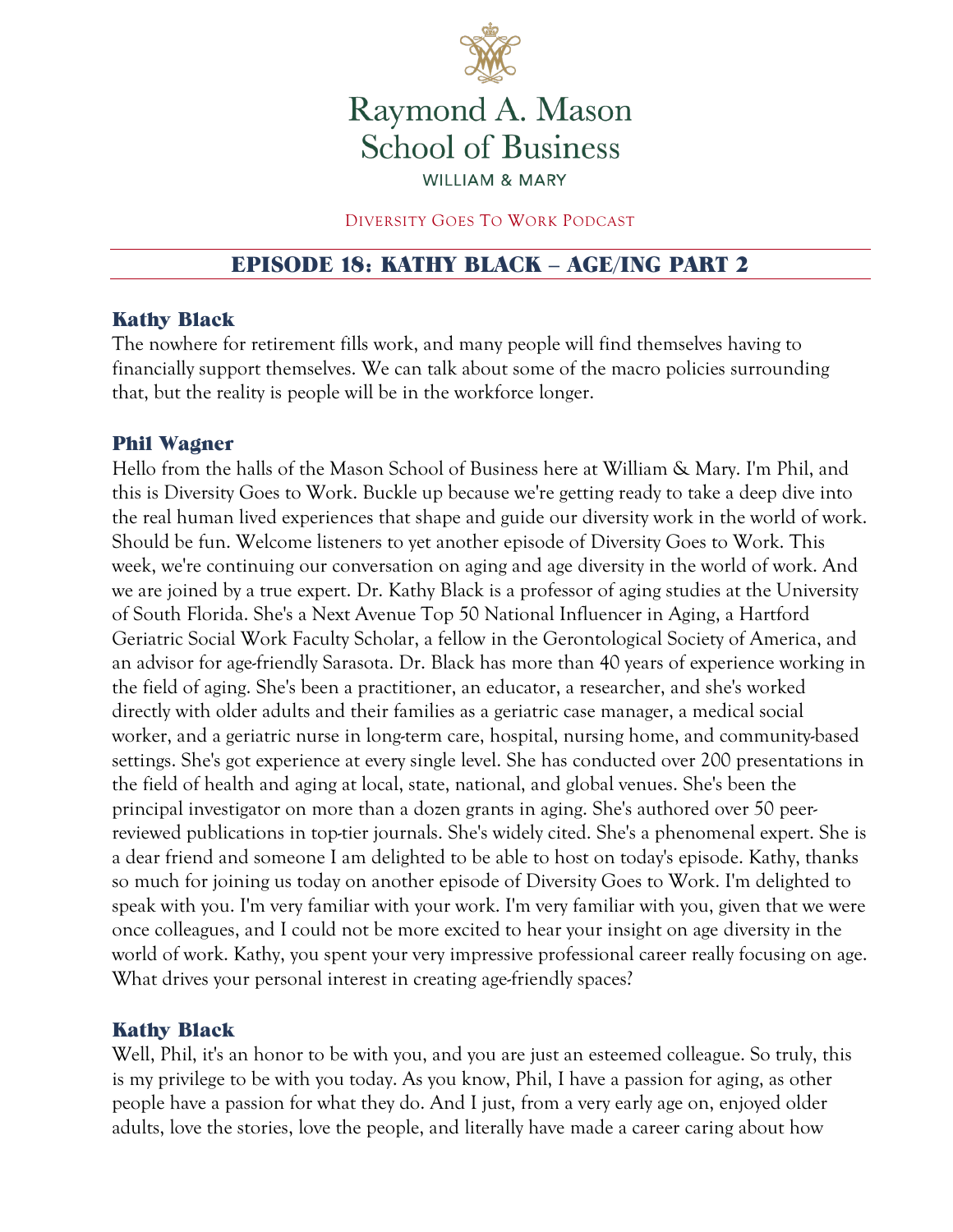people age. And of course, as society has continued age, it's more about how do we live fully across our life course, at every life stage and ability.

#### Phil Wagner

And that's what sticks out to me about your work, Kathy is that a lot of your work focuses on dignity, dignity among aging adults. From your perspective, how does dignity factor into age in the world of work specifically?

## Kathy Black

Well, Phil, I'm glad you asked about that. And we did a study about a decade ago, and we asked the community, older adults in the community what dignity and independence meant to them. And Phil, as you know, I can take your blood pressure, I can get a blood value. But there is no barometer reading on dignity. It's very subjective. And what we found was that three main concepts and they really do apply to work as well. And that is this concept of autonomy, which is people's dignity is part of feeling that they have self-direction, self-choice. They can rely on themselves self-sufficiency. So that's very important. Again, it's subjective. People have different balance on these aspects. But autonomy was very closely related. There was a very strong relational component with dignity. That is, my dignity is also impacted on how I'm treated. So your recognition of me is part of my dignity. So respectful treatment. And by the way, it's also respectful treatment of others because you can't be in a dignified space if others are being treated without dignity.

#### Phil Wagner

Yeah.

#### Kathy Black

And again, there's a persona aspect here. I don't want to say that it's all embodiment, but for example, you do hear people say that they feel invisible or that they are judged as feeble, perhaps because of some changes. So that's a very important component of this sort of interpersonal relational angle. And then lastly, we also heard from people that it's highly intertwined with their identity. People have a sense of self-pride, acceptance, self-appreciation, self-worth. And that's an inherent worth. After all, we all have inherent dignity from birth, but also an earned worth. And so, again, it's a highly subjective construct but very important to all of us. Very much plays out in the work world.

#### Phil Wagner

It does, and it plays out in the pragmatic recommendations that you make based off of your work, too. Cathy, some of our listeners may not know that you've really spent a lot of your professional career cultivating age-friendly spaces, and you've been recognized for that work. Can you share with us from your perspective what is an age-friendly organizational space even look like?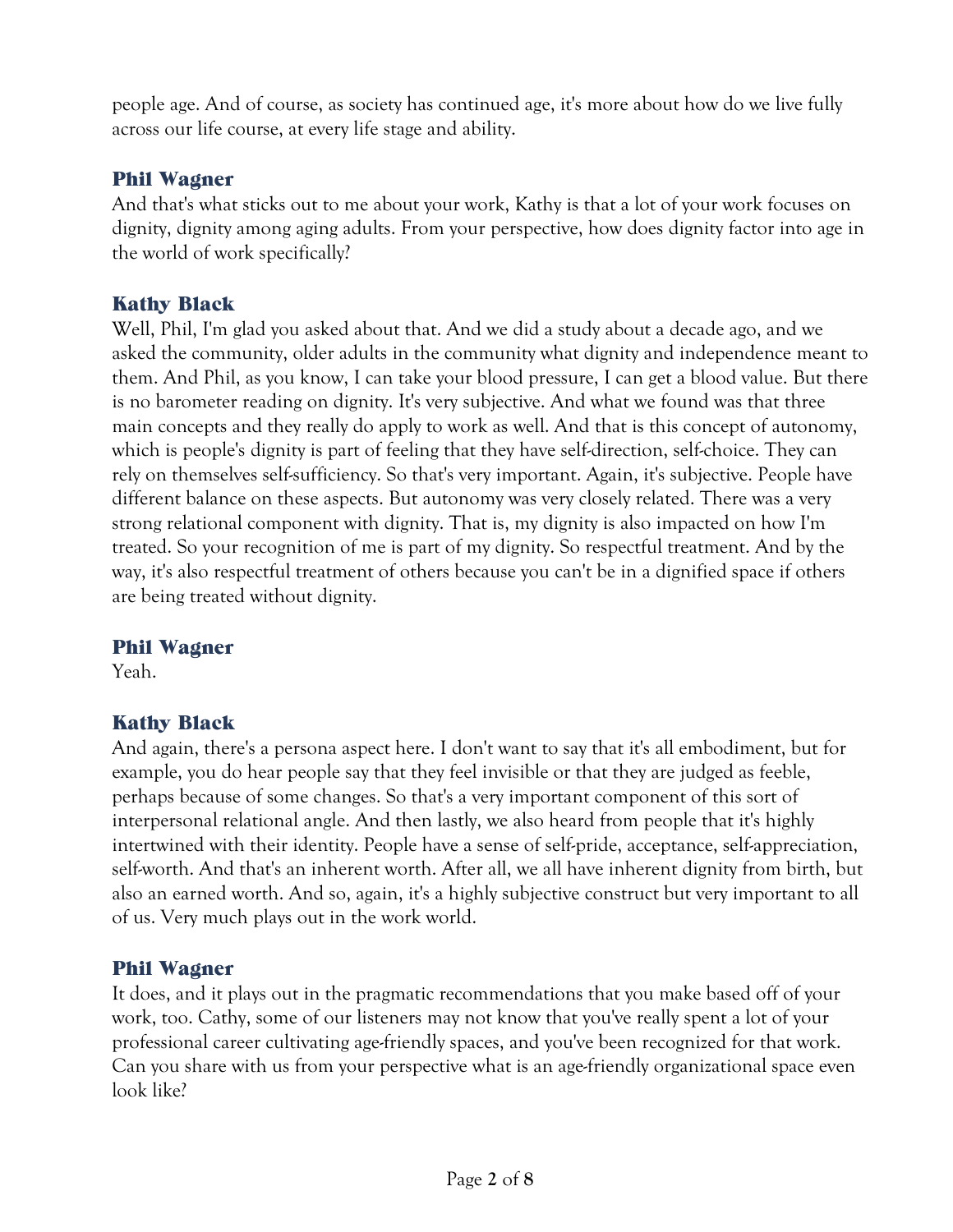## Kathy Black

Excellent question. There is a certified age-friendly employer website now, and I'm quite impressed with it. They're professionals who have really pulled together, and people can be identified as age-friendly businesses. And I'll tell you what they're looking for. First of all, you do a self-study, and then you can do more to promote yourself. But they're looking really the entire gamut of the work world, from organization management HR. So, for example, that there's a commitment in workforce policies, organizational culture, employee relations, workforce planning, and composition, retention, candidate recruiting, management style, training and development, the content of the job, the process, work schedules, arrangement, compensation, healthcare benefits matter, a lot and savings and retirement benefits. So that's sort of some of the structural elements I also want to share with you. I was very impressed with this model that just was I think it was one of the last issues of the Gerontologist, which is the leading journal in my field. And they looked at age-friendly workplaces, and they really scoured what is out there in the work world. And so, an age-friendly work organizational culture. And so, by the way, that's a distinction. We could look at this from a societal level. We could look at this from an organizational level, from an industry level. We could look at this from a personal level. But what is an organizational and age-friendly workplace? Well, there's recognition and respect goes right back to those points and dignity that we talked about, that there's fairness and equality. People feel that they're being treated not because of age, which, by the way, is really chronological. And I'm going to come back to that in a moment that there's awareness phrasing. Phil, something we haven't talked about is there's an enormous diversity of age, and it's almost a joke to talk about age as a homogeneous, monolithic group. Phil, there are six generations alive today. Gen X is in their fifty's. The millennials are going to hit 50 in 2030.

#### Phil Wagner

Thanks for that note, Kathy. As a millennial, I appreciate the reminder.

# Kathy Black

But the reality is we are so different. Now there are some normative changes with aging that are real, and there are some life circumstances that can just hit us that impact our ability to perform in a work environment. I mean, Phil, not all of us can stand on our feet all day. We can't do those twelve-hour shifts sometimes. Some of us have eyesight or vision issues affecting our ability to do tedious work with our hands, our eyesight, or even perhaps even driving in at different times of the shift. So, there's a lot of considerations when we listen to people in our community. We heard people talk about caregiving responsibilities. They want to work, but they've got people that are counting on them. Again, people have their own health issues, and so there's a whole bunch of circumstances. I'll just tell you a very famous study that was done in Germany with BMW. They found that there was a lot of errors in the various plants, and so they artificially populated one of their plants with older workers. And what they determined was that by changing the workplace, productivity increased. So, to not automatically assume there's nothing inherently wrong with the older worker, but the workplace can be adapted. So just getting back to that, there is this sense of awareness-raising because Phil look aging, and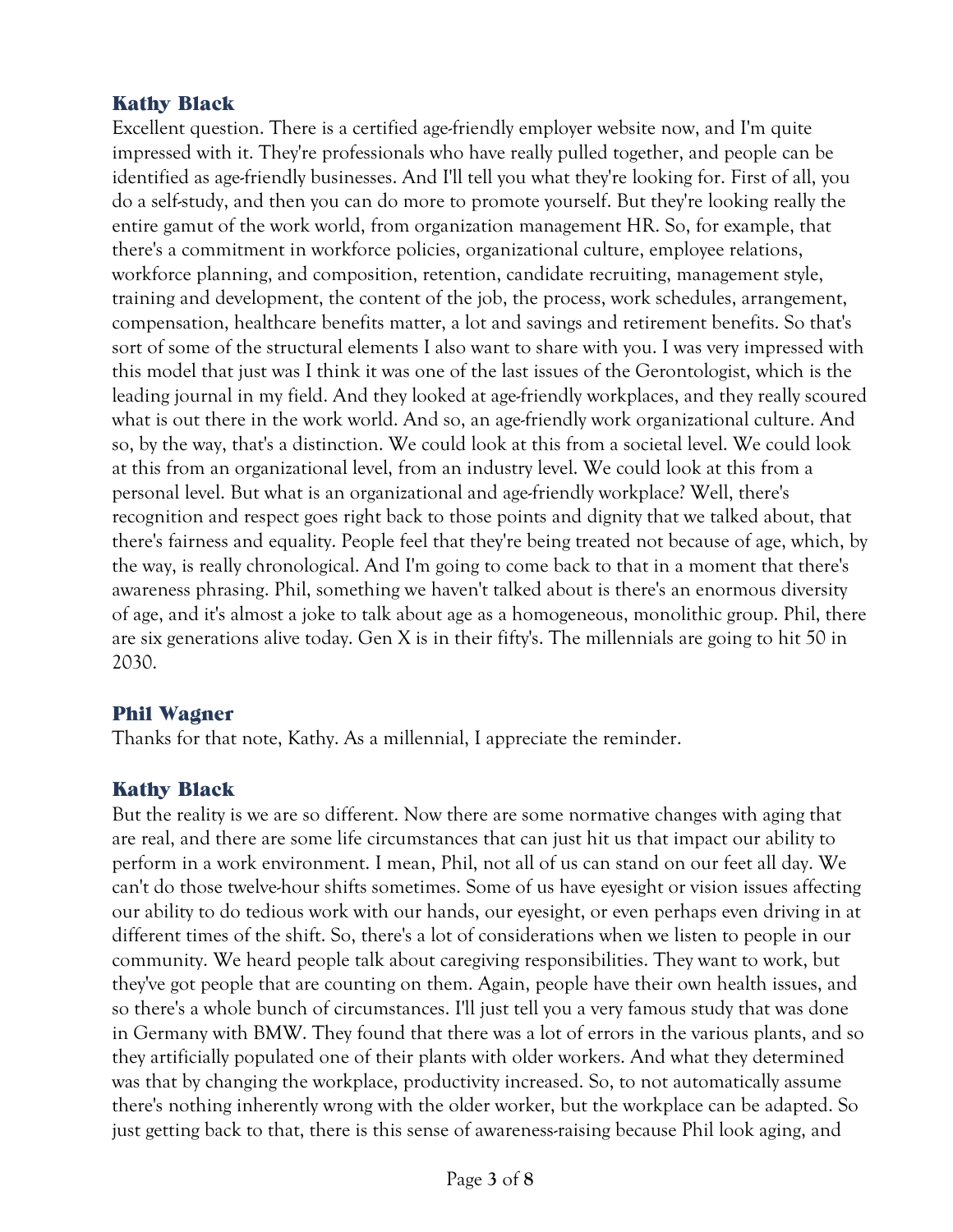being older it's social construction. It tends to very negative connotation. It is learned you weren't born associating older with anything negative, but it has been learned. And so, it's going to take some relearning. The truth is we're living longer than ever before. We have much to contribute in social, economic, civic life. And so, we'll have longer working lives as well. And by the way, people need to keep working more, as many people are really unprepared for their extended longevity. And honestly, if you look across many industries, many organizations and industries are really gray, and they are really struggling with how do they encourage more people coming in? So, some of the things that organizations can do, Phil, again, in addition to helping change those attitudes and supporting those relationships. At the level of working with the employee, it's all about growth and development. We need to continue investing in people at all ages. And so, I'm sure you're familiar with the knowledge, skills, abilities, and other attributes. So, we want to utilize those and continue to build on those. Lifelong learning is very important. Phil, our entire educational structure, you and I know this well, is quite linear. And it was built for a different time and space where there was demarcated points in life. You went to school. You worked. You're retired. Well, the nowhere for retirement fills work, and many people will find themselves having to financially support themselves. We can talk about some of the macro policies surrounding that, but the reality is people will be in the workforce longer, and many people want to continue contributing. So how do we invest and support their personal development, career development, manage their mobility across stages, and job enrichment? And remember, because health issues do become increasingly more common with age, how do we continue to work with people to work with their changing health? I was at a career Sun Coast meeting with an older 58 support group. They all were looking for work, and it was unbelievable to be there. And it broke my heart. I wanted to leave there, giving everybody a job. And I remember one woman so desperate and saying to me as I was leaving, I really desperately need to work. And I start dialysis next week.

#### Phil Wagner

Oh, wow.

# Kathy Black

The issues are so real. So how do we help people stay healthy as well and keep them at the level that they want to continue to contribute? And when changes do occur, how can the workforce be redesigned? We heard about nursing stations again, nurses. The nurses are aging. The nursing workforce is continuing to get older. And so again, those twelve-hour shifts are hard on the feet, hard on endurance. And so, how do we redesign those workspaces? So, you're not walking as much, for example, recrafting roles, redeploying. Again, retention is going to be increasingly important. Even the front page of today's New York Times Phil was about China increasing their retirement age because their recognition, and this is very true in the United States as well. We need to continue to utilize older adults in labor because of the changing demographics. And the skilled workforce is not going to be there, and so part of that accommodation, Phil, is flexibility. And by the way, that works for all ages, flexible working, work-life balance, reduced workload. And I also want to share with you, Phil. I know that you will greatly appreciate this. Your listeners may not know this, but you are just such a gift in so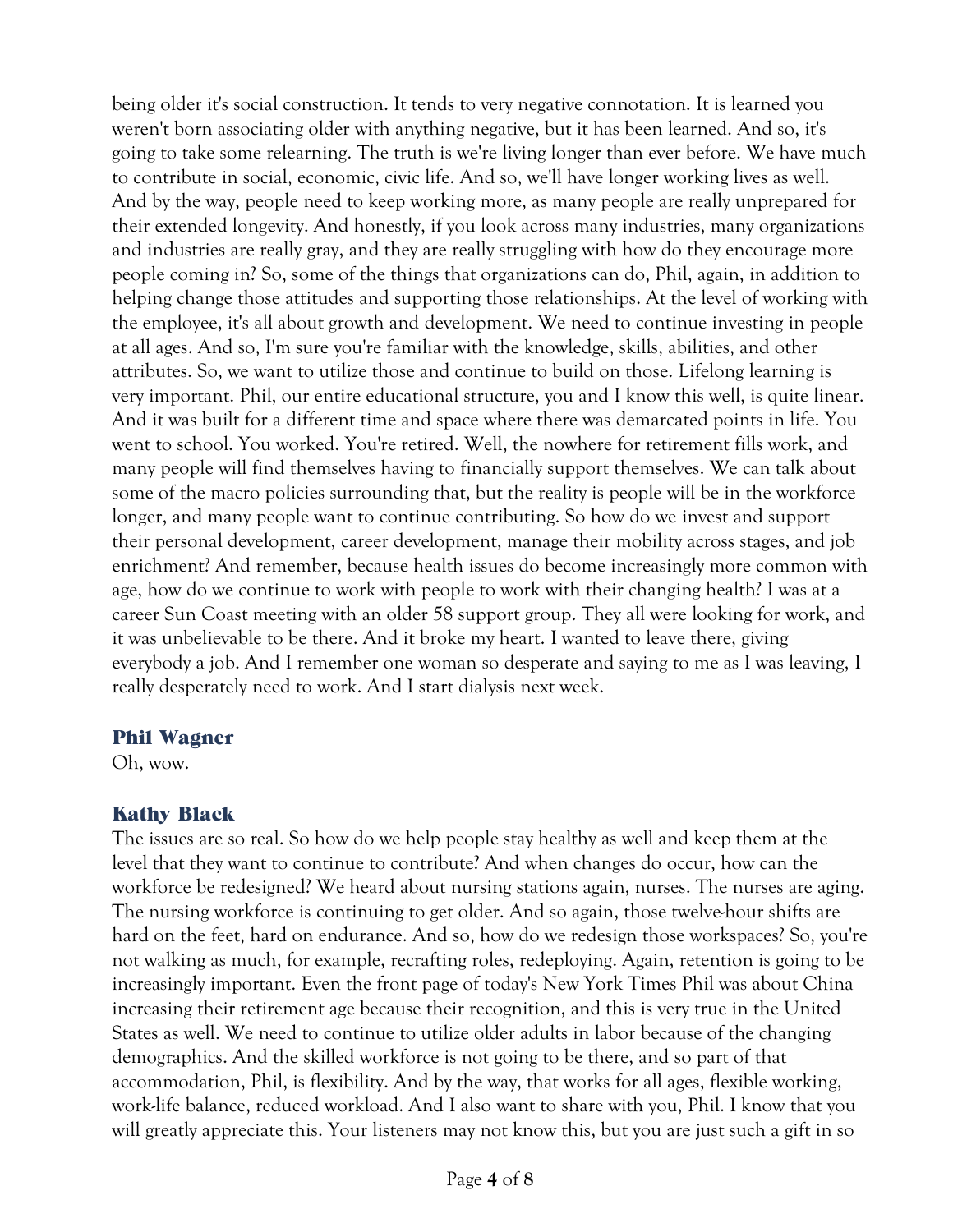many ways. But you were also very strong in critical thinking. You were all over that because your sense was people don't just learn things and get a degree, but it's the way they think and the value they add. Well, you should know that nearly every top ten list of future important work skills. And again, this is from the World Economic Forum. The Institute for the Future online learning platforms refer to what is needed today as soft skills, hard to quantify abilities, traits, mindsets, empathy, social, emotional intelligence, judgment, sense-making, communication. And, Phil, guess what? These things come with experience, and that's where we're at today. This is a highly prized and valued attribute that only you get with age. So, in fact, older adults add a lot of value to the workforce. And it's very important that organizations wrap their arms around that and really leverage that.

# Phil Wagner

You knocked that out of the park, and you covered many of my questions in one because that's where we were going to go next is what are the benefits of having age diversity? And I think you've laid that point well. So, I want to go back to something else that you said, Kathy. Could you talk about changing times? And I think that story of the woman who's getting ready to go on dialysis and seeking a job really reveals the fractured world in which we live right now. Obviously, we're still in the midst of COVID-19. We're conducting this via Zoom, and all the complexities that come with that aside, we know that the world has certainly changed with COVID-19 changing everything we know about the world and the world of work. What changes for older or aging adults do you foresee coming?

#### Kathy Black

It's already happened. It's already happened. We saw it really during the recession. And it's also happening now. And that is older adults are those who do lose their jobs are far more likely to not return to that level of income or get a job. Again, we're seeing record numbers of people taking early Social Security, claiming disability. And we also have people reinventing themselves and entering into entrepreneur opportunities, really tapping into other ways to and again. Phil, it's about making money and surviving, but it's also about finding a sense of purpose and meaning. You look at the American ethos, and it is very much a very strong work ethic, particularly among boomers and the older age groups as well. And so, people's identities are heavily wrapped up into their ability to contribute and add. And so we want to have a work environments that are conducive to that.

# Phil Wagner

That's excellent. I want to shift directions a little bit more and sort of harken back to the dignity framework that you laid out for us earlier. I work with multiple generations across our programs here, and that's one of the great things about our University, and our business school is that we get them from Gen Z to Boomers who come into our executive MBA program. What are some of the things or what are some of the most important things rather than younger employees Gen Z's, maybe young millennials should keep in mind when they're communicating with older employees. It's not just that ethic of respect. There has to be fundamental communication differences. That's why. Ok, Boomer sort of took off a few years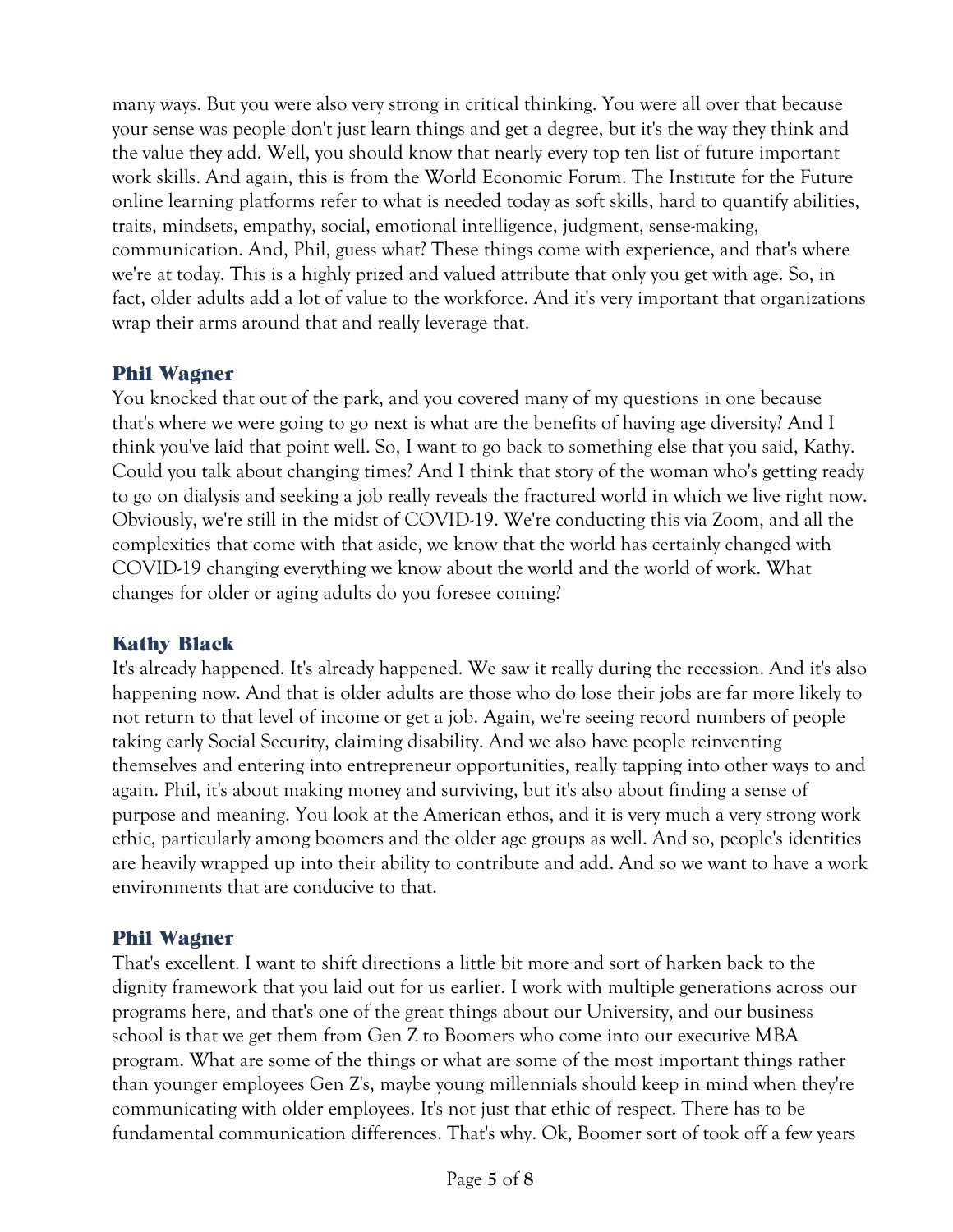ago. Right. Like, how do we navigate the communication differences between and among generations?

## Kathy Black

In some ways, it's useful to look at cohort differences. After all, people were shaped differently. Certainly, Gen Z has grown up quite technologically literate and experienced major life events that have shaped who they are. Every generation has that. But sometimes, generations can be a barrier, and it really comes down to individuals. And some of the most effective things happening out there are really individualizing, personalizing, and pairing people. I'll give you an example. I have students write self-reflection essays what they learned constantly in my course. And I was teaching a sociology of aging course. And of course, we cover everything in their work, etc. And the student wrote that he said, it's because of your class. He must have worked in some environment. There was shift work that every week. I guess there was some shift opportunities that were more prized than others. But he said, Kathy, it's your class that helped me realize there's this older guy that they all didn't like. And it's your class that helped me realize he needed to work because he needed the money, he needed to take the day shift because he couldn't drive at night and that he needed to get out of the house because it was socialization for him and he had something to do. And that level of empathy, by the way, Phil goes both ways. It is not just about, oh, all of these things about the older adult. The older adult needs to also have empathy for that younger worker who's raising a family, who's struggling to put food on the table. So, it's respect. It all goes back to respect Phil and Phil. It doesn't just happen. I mean, sometimes workers just sort of connect, as you know. But what we know is that intentional design is really the way to go with that. And it has to be reciprocal that both are learning from each other. And the gifts are not always apparent. They're really sometimes special insights, but it speaks to our soul Phil when we connect with each other in those ways. And again, I will say that some jobs are just that. They're just a gig for somebody furthers their career. For others, they're a passion. So, again, so much depends on where people are at and what they're wanting in that work environment. But we can all make a difference in the sphere which we interact.

#### Phil Wagner

I love that. I think intentional design is key here in the Mason School of Business at William & Mary. We recognize sort of what can happen when you bring multiple generations together. And so, we've got a great program that some of our listeners might be familiar with called the Executive Partner Program, where we brought people in back to William & Mary, some alum, some who are just affiliated with the local Williamsburg community who come after serving sometimes decades in the world of work. And they come, mentor, our students work with them, and we create some great synergies across age boundaries. So, we asked some of those executive partners here in the Mason School of Business to provide a question for today, and they all sort of echoed the same themes. But this one was probably the most pointed. And so I want to ask you, one of our executive partners asks, how does the older workforce keep relevant in a world where wisdom has been replaced by data? And by data, they mean Google. Do you have any insight?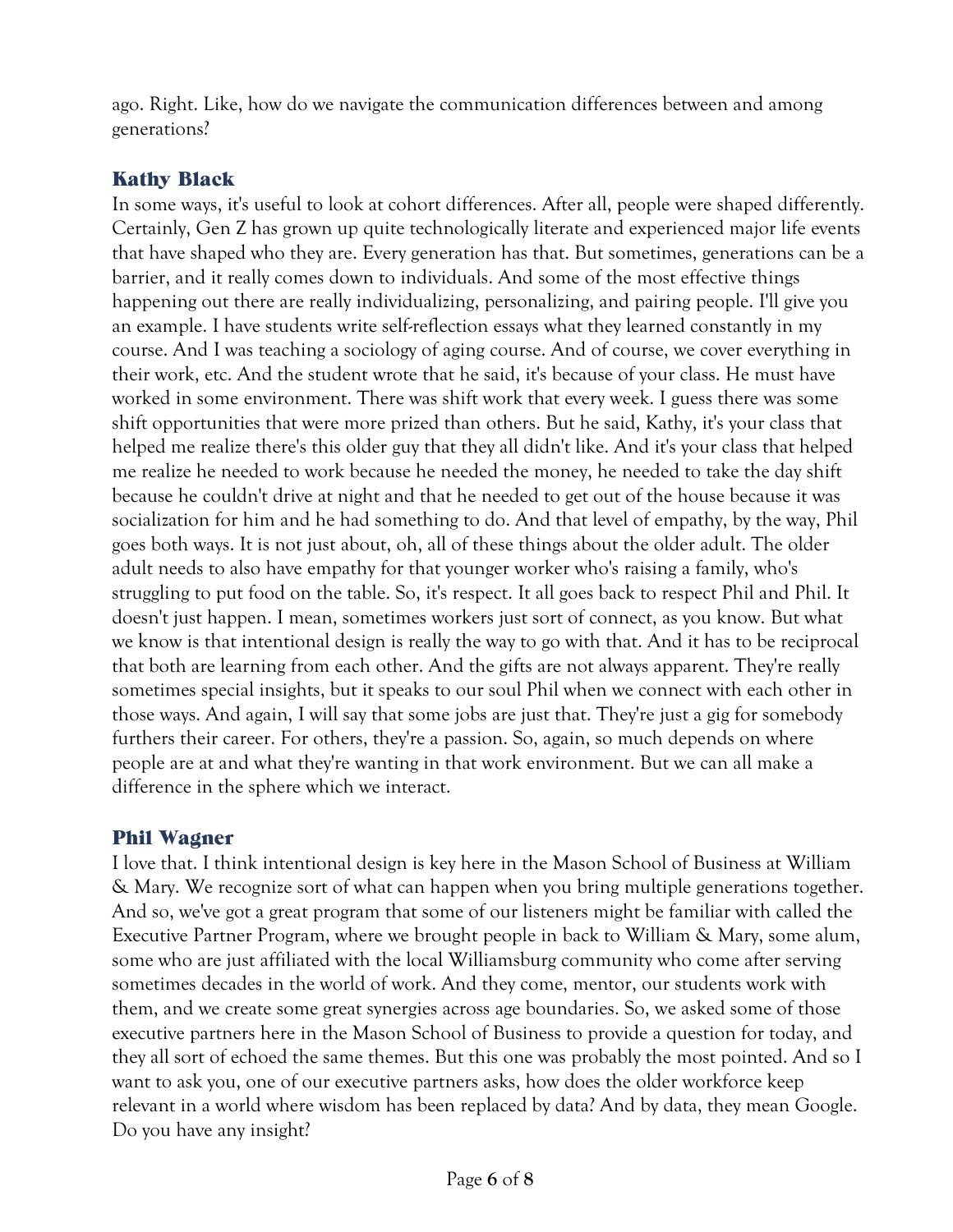## Kathy Black

So, we tend to glamorize technology. We are in a technological age. We are the Internet of things, driverless cars, 3D printing, AI. We glamorize technology. And unfortunately, we idolize youth. And I know that the median age at Google and Apple, and Amazon is quite young. But as you know, Phil, there are plenty of people at every age group who can be really great with technology. So, it is just a number. And part of the problem is we are focused on that. And there are some implicit assumptions, even in a statement like that, Phil. And look, Phil, there are no faults here. Technology changes are real. They are in the workflow. And I have a daughter who was working at a hotel, and I stopped in one day to see her, and she was working with an older woman. I said, oh, that's great, Alyssa. How are you doing? And she liked her. And then, a week later, she didn't care for so much. I said, why? She said she can't figure out the computer system, and it's taking her a lot of time to do her work for my daughter to do her work. So, there's an assumption that older people cannot learn. However, that's not really true. And part of it is older adults are sometimes their own worst enemy by being resistant to learning. But the reality is everybody brings gifts. We need to look at how to optimize those gifts and really question those assumptions because there are plenty of listen. There are 20-year-olds who aren't very tech-savvy. So, part of that is really, I think part of the mindset change that does have to occur.

#### Phil Wagner

Yeah, I love that. And I think that's sort of what I'm hearing in your answer is that relevance doesn't mean going out and learning Snapchat or ticktock, right. I think relevance is sharing the insight you have from your experience and fostering meaningful relationships across the generational span because that's what's going to really get us to the humanity. That's what's going to develop that empathy. That's what's going to get us to dignity. So that's super profound. I've got one more question for you, Kathy. It's like the one we ask everybody on this podcast. And in D&I work, I think we often wish that we just had a magic wand that we could wave and fix all of the problems related to those areas of D&I that we care most about. What is one thing that you'd like to see the world of work do to make itself a more inclusive place for aging and aging individuals?

# Kathy Black

Well, I think I would probably say if organizations were able to recognize and promote these are little gems where we have businesses where older employees are valued, nobody really knows about them, or you happen to come upon them. But the more we share that and promote that externally as well, the more we start to change and counter some of those stereotypes that are out there. Remember, stereotypes are the beliefs. Wow. How could that be? I thought that I was starting to challenge that, and then it will affect prejudice it will affect discrimination down the road. And so, I think promoting that and recognizing that it's leadership and changing the narrative.